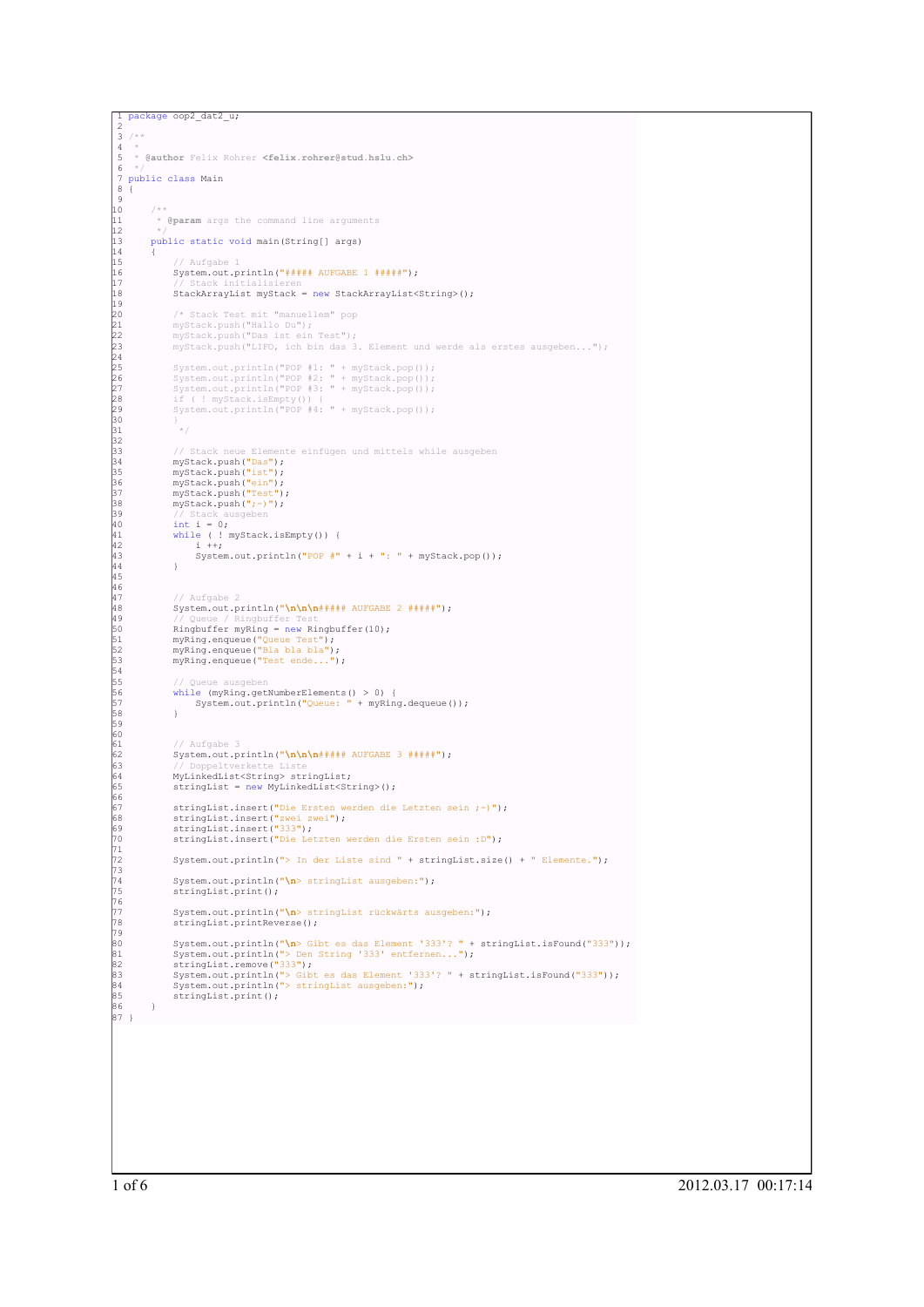```
package oop2_dat2_u;
  2
  \overline{3} /**
 \frac{4}{5}5 * @author Felix Rohrer <felix.rohrer@stud.hslu.ch>
  6 */
7 public class MyLinkedList<Object>
 8 {
1010 private MyListNode<Object> head; // Kopf bzw. Anfang der Liste<br>11 private MyListNode<Object> tail; // Schwanz bzw. Ende der Liste<br>12 private int numOfElements; // Anzahl Elemente in dieser Liste
 13
         public MyLinkedList()
 15 {
 16 head = null;<br>17 tail = null;
         numOfElements = 0;
 19 }
20
         7 * *.<br>* Prüft, ob Liste leer ist.
 23 */
         public boolean isEmpty()
 25 {
         \tt return (head == null);27 }
28
 29 /**
30 * Fügt Objekt obj am Anfang in die Liste ein.
 31 * /public void insert(Object obj)
 33 {
 34 // aktuelles Element zwischenspeichern
35 MyListNode<Object> actualNode = head;
 36
               // neues Objekt einfügen
              head = new MyListNode<Object>(head, obj);
 39
 40 // Liste wieder zusammenhängen, head / tail updaten
41 if (actualNode != null) {
42 actualNode.setPrev(head);
              3 else \elltail = head;45 }
         numOfElements ++;
 47 }
48
 49 /**
50 * Prüft, ob ein gleiches Objekt wie obj bereits in der Liste enthalten ist.
 51 */
         public boolean isFound(Object obj)
 53 {
              MyListNode < 0bject> actualNode = head;
 55 while ((actualNode != null) && ! obj.equals(actualNode.getData())) {
56 actualNode = actualNode.getNext();
 57 }
              if (actualNode == null) {
 59 return false;
60 } else {
              form true;<br>}
 62 }
 63 }
64
         /**
          * Entfernt aus der Liste das erste Objekt gleich obj.
 67 */
         public void remove(Object obj)
 69 {
              70 MyListNode<Object> actualNode = head;
 71 MyListNode<Object> prevNode = null;
72 while ((actualNode != null) && ! obj.equals(actualNode.getData())) {
73 prevNode = actualNode;
74 actualNode = prevNode.getNext();
 75 }
 76 // Liste wieder ordentlich zusammenhängen:
77 if (actualNode != null) {
                    if (actualNode == head)head = actualNode.getNext();head.setPrev(null);
                   81 } else {
 82 prevNode.setNext(actualNode.getNext());
83 actualNode.getNext().setPrev(prevNode);
 84 }
              numOfElements --;
85<br>86<br>87 }
 87 }
88
 89 /**
          * Gibt alle Objekte der Reihe nach zeilenweise auf die Konsole aus.<br>*/
 91 */
         public void print()
 93 {
 94 MyListNode<Object> actualNode = head;
95 while (actualNode != null) {
96 System.out.println(actualNode.getData());
97 actualNode = actualNode.getNext();
98 }
99 }
100
101 /**
```
1 of 6 2012.03.17 00:17:15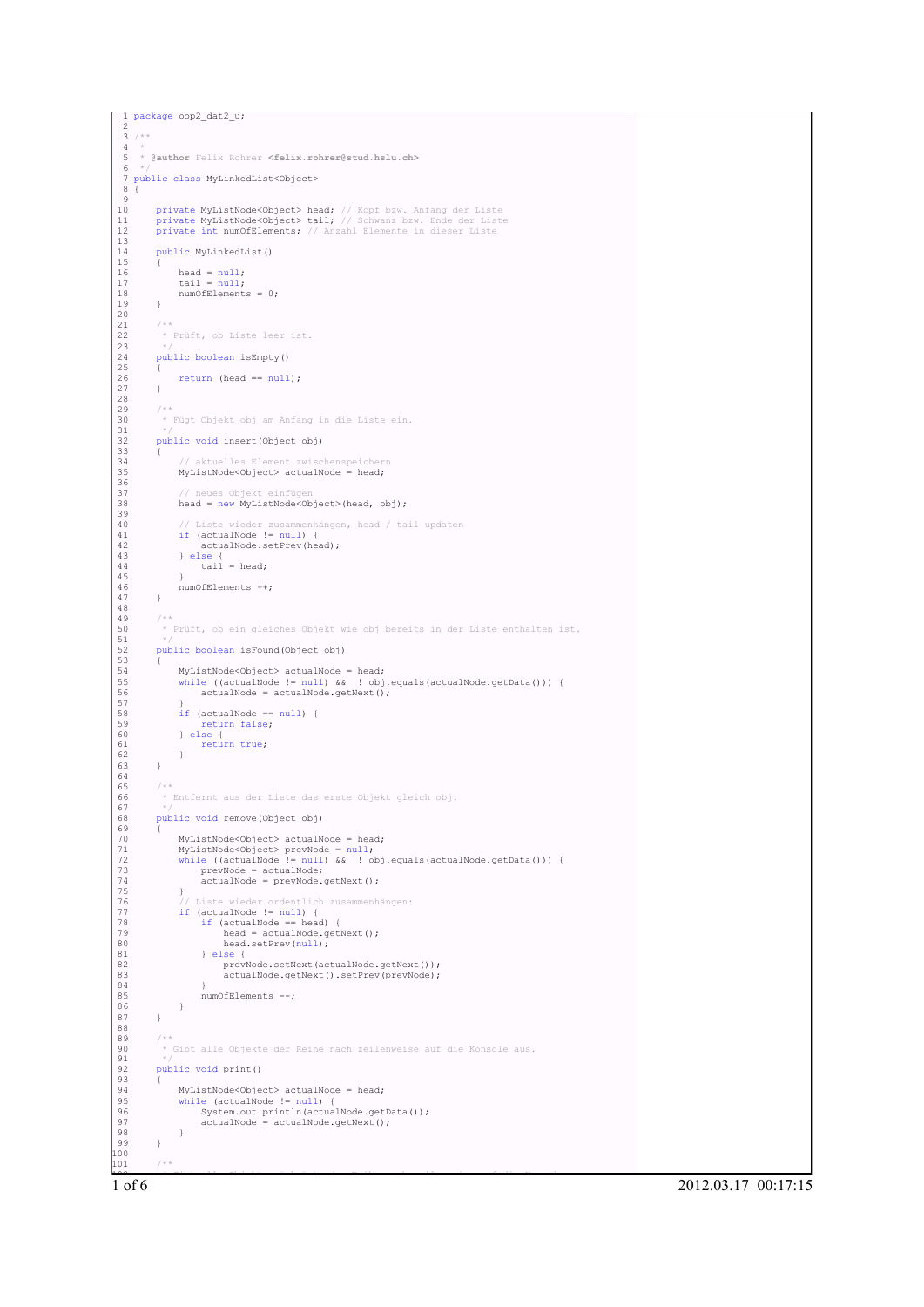```
102 * Gibt alle Objekte rückwärts der Reihe nach zeilenweise auf die Konsole aus.
103 */
104 public void printReverse()
105 {
106 MyListNode<Object> actualNode = tail;<br>
107 while (actualNode != null) {<br>
108 System.out.println(actualNode.getData());<br>
109 actualNode = actualNode.getPrev();<br>
110 }
111 }
112
           public int size() \{114 {
           <sup>1</sup> return numOfElements;
116 }
117 }
```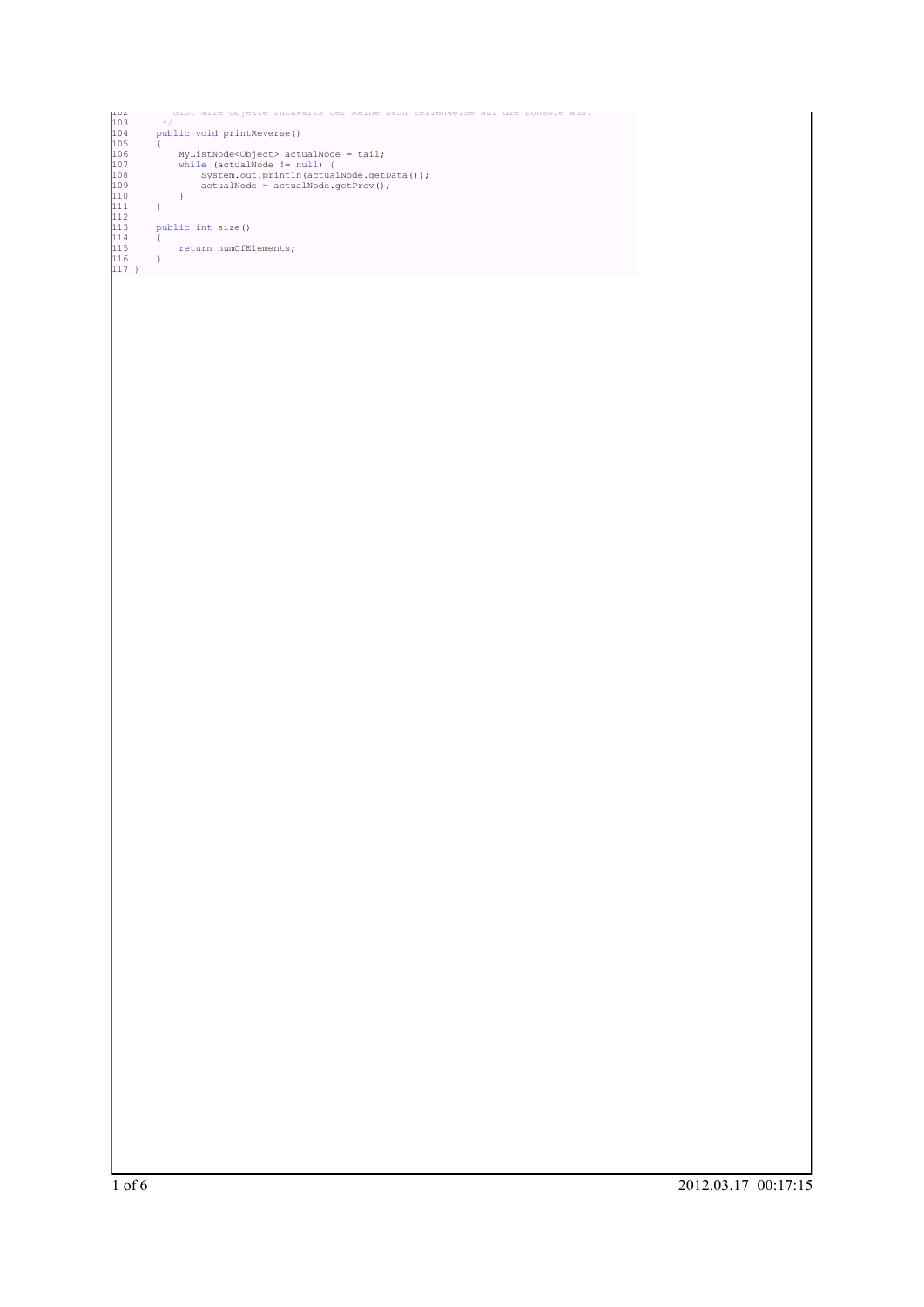```
]<br>
2<br>
3 /**<br>
4 *<br>
4 *<br>
5 * @author Felix Rohrer <felix.rohrer@stud.hslu.ch><br>
5 * @author Felix Rohrer <felix.rohrer@stud.hslu.ch<br>
6 */<br>
7 public class MyListNode<Object><br>
9<br>
10 private MyListNode<Object> next;<br>
private MyL
                             14 public MyListNode(MyListNode<Object> newNext, Object obj)
15 {
16 data = obj;
17 next = newNext;
18 prev = null;
19
20 }
21
22 public void setData(Object obj)
23 {
24 data = obj;
25 }
26
27 public Object getData()
28 {
29 return data;
30 }
31
32 public void setNext(MyListNode<Object> nextElem)
33 {
34 next = nextElem;
35 }
36
37 public MyListNode<Object> getNext()
38 {
39 return next;
40 }
41
42 public void setPrev(MyListNode<Object> prevElem)
43 {
44 prev = prevElem;
45 }
46
47 public MyListNode<Object> getPrev()
48 {
49 return prev;
50 }
51 }
```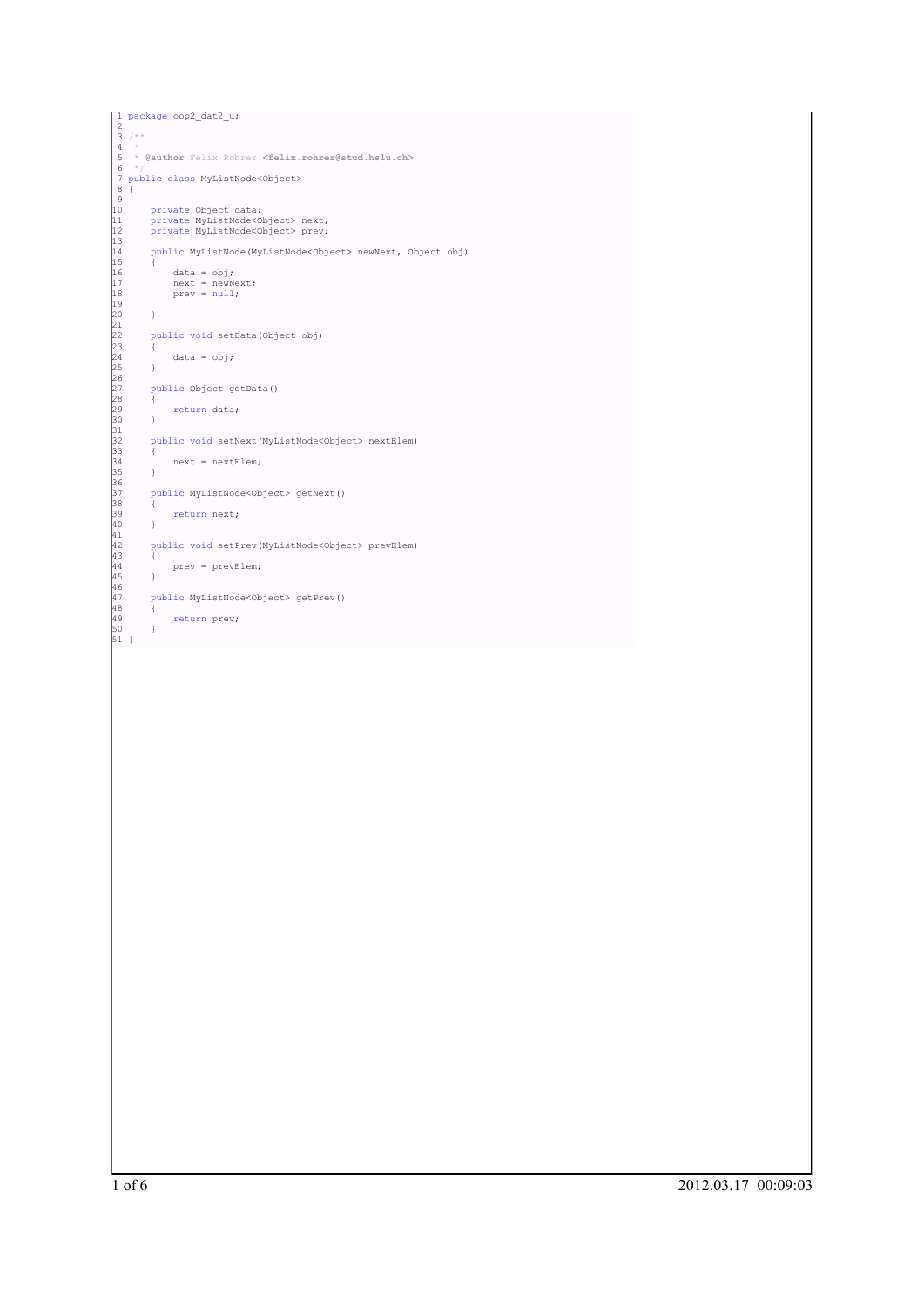```
1 package oop2_dat2_u;<br>
2 /**<br>
4 *<br>
4 * *<br>
4 * * (aauthor Felix Rohrer <felix.rohrer@stud.hslu.ch><br>
5 */aauthor Felix Rohrer <felix.rohrer@stud.hslu.ch><br>
7 */*<br>
10 private int mile:<br>
11 private int mile:<br>
11 private int mi
                          //liefert true genau dann, wenn die Warteschlange kein Element enthält<br>return (nbrElt == 0);
50 return (nbrElt == 0);
51 }
52
53 public boolean isFull()
54 {
                        //liefert true genau dann, wenn die Warteschlange voll ist<br>return (nbrElt == size);
56 return (nbrElt == size);<br>57 }<br>58 /**<br>60 * @return the nbrElt<br>61 * /<br>62 public int getNumberElements()<br>63 {<br>64 return nbrElt;
63<br>64<br>65<br>66 }
```